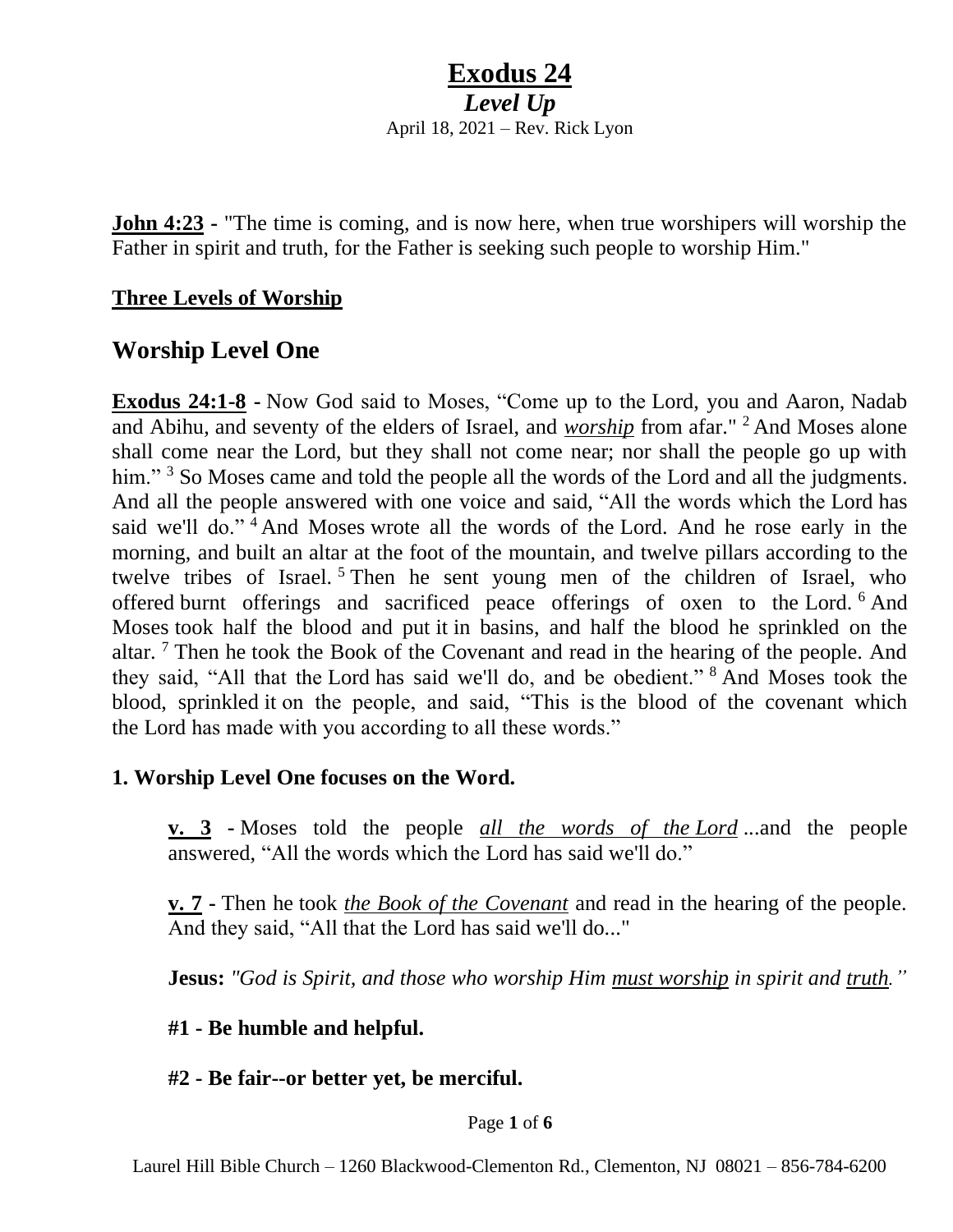*Level Up* April 18, 2021 – Rev. Rick Lyon

#### **#3 - Be loving and kind.**

*"If you come across your enemy's ox or donkey wandering off, be sure to return it."*

\_\_\_\_\_\_\_\_\_\_\_\_\_\_\_\_\_\_\_\_\_\_\_\_\_\_\_\_\_\_\_\_\_\_\_\_\_\_\_\_\_\_\_\_\_\_\_\_\_\_\_\_\_\_\_\_\_\_\_\_\_\_\_\_\_\_\_\_\_\_\_\_\_

\_\_\_\_\_\_\_\_\_\_\_\_\_\_\_\_\_\_\_\_\_\_\_\_\_\_\_\_\_\_\_\_\_\_\_\_\_\_\_\_\_\_\_\_\_\_\_\_\_\_\_\_\_\_\_\_\_\_\_\_\_\_\_\_\_\_\_\_\_\_\_\_\_

\_\_\_\_\_\_\_\_\_\_\_\_\_\_\_\_\_\_\_\_\_\_\_\_\_\_\_\_\_\_\_\_\_\_\_\_\_\_\_\_\_\_\_\_\_\_\_\_\_\_\_\_\_\_\_\_\_\_\_\_\_\_\_\_\_\_\_\_\_\_\_\_\_

\_\_\_\_\_\_\_\_\_\_\_\_\_\_\_\_\_\_\_\_\_\_\_\_\_\_\_\_\_\_\_\_\_\_\_\_\_\_\_\_\_\_\_\_\_\_\_\_\_\_\_\_\_\_\_\_\_\_\_\_\_\_\_\_\_\_\_\_\_\_\_\_\_

### **2. Worship Level One involves a Blood Sacrifice.**

**Hebrews 9:18-20 -** Not even the first covenant was put into effect without blood... Moses took the blood of calves and goats... and sprinkled the book and all the people. Then he said, "This blood *confirms the covenant God has made with you*."

### **Worship Level Two**

**v. 9 -** Then Moses *went up*, also Aaron, Nadab, and Abihu, and seventy of the elders of Israel, <sup>10</sup> and *they saw the God of Israel*.

#### **They saw the God of Israel. And there was** *under His feet* **as it were a paved work of sapphire stone, and it was like the very heavens in its clarity.**

**Ezekiel 1:26-28 -** Above the expanse over their heads was the likeness of a throne with the appearance of sapphire, and on the throne high above was a figure like that of a man. From what seemed to be His waist up, I saw a gleam like amber, with what looked like fire within it all around. And from what seemed to be His waist down, I saw what looked like fire; and brilliant light surrounded Him. The appearance of the brilliant light all around Him was like that of a rainbow in a cloud on a rainy day. This was the appearance of the likeness of the glory of the LORD. And when I saw it, I fell facedown.

Page **2** of **6**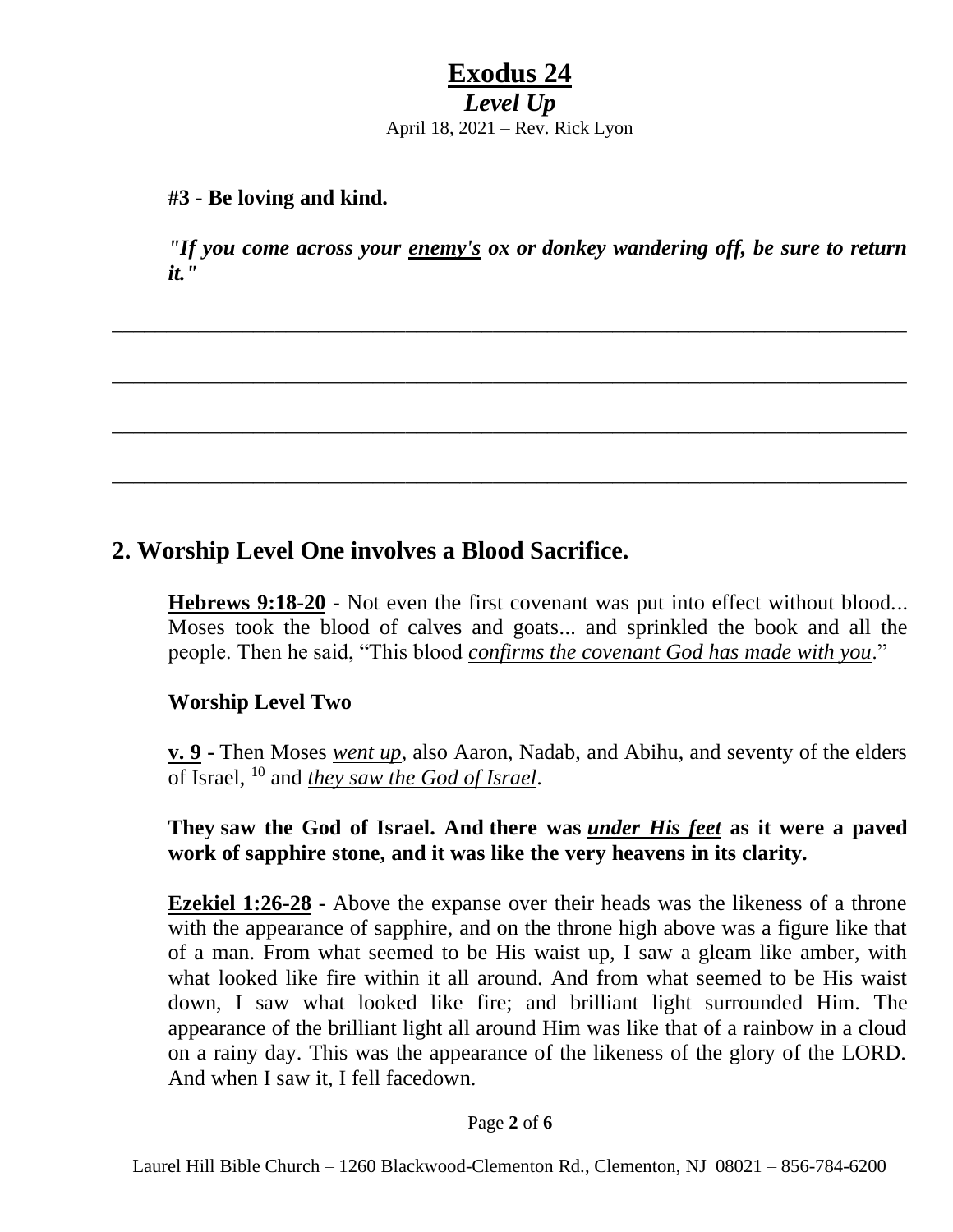### *Level Up*

April 18, 2021 – Rev. Rick Lyon

**Ps. 100:2 -** Worship the LORD with gladness; *come into His presence* with singing.

**Psalm 95:2 -** *Enter His presence* with thanksgiving.

**1 Chron. 16:29 -** Give to the LORD the glory He deserves! Bring your offering and *come into His presence*. Worship the LORD in all His holy splendor.

**v. 11 -** So they *saw God*, and they *ate and drank*.

**Rev. 3:20 -** Behold, I stand at the door and knock. If anyone hears My voice and opens the door, I will come in to him and dine with him, and he with Me.

\_\_\_\_\_\_\_\_\_\_\_\_\_\_\_\_\_\_\_\_\_\_\_\_\_\_\_\_\_\_\_\_\_\_\_\_\_\_\_\_\_\_\_\_\_\_\_\_\_\_\_\_\_\_\_\_\_\_\_\_\_\_\_\_\_\_\_\_\_\_\_\_\_

\_\_\_\_\_\_\_\_\_\_\_\_\_\_\_\_\_\_\_\_\_\_\_\_\_\_\_\_\_\_\_\_\_\_\_\_\_\_\_\_\_\_\_\_\_\_\_\_\_\_\_\_\_\_\_\_\_\_\_\_\_\_\_\_\_\_\_\_\_\_\_\_\_

\_\_\_\_\_\_\_\_\_\_\_\_\_\_\_\_\_\_\_\_\_\_\_\_\_\_\_\_\_\_\_\_\_\_\_\_\_\_\_\_\_\_\_\_\_\_\_\_\_\_\_\_\_\_\_\_\_\_\_\_\_\_\_\_\_\_\_\_\_\_\_\_\_

\_\_\_\_\_\_\_\_\_\_\_\_\_\_\_\_\_\_\_\_\_\_\_\_\_\_\_\_\_\_\_\_\_\_\_\_\_\_\_\_\_\_\_\_\_\_\_\_\_\_\_\_\_\_\_\_\_\_\_\_\_\_\_\_\_\_\_\_\_\_\_\_\_

### **Worship Level Three**

**v. 12-13 -** Then the Lord said to Moses, "Come up to Me on the mountain and be there; and I'll give you tablets of stone, and the law and commandments which I've written, that you may teach them."

<sup>13</sup> So Moses arose with his assistant Joshua, and Moses went up to the mountain of God. And he said to the elders, "Wait here for us until we come back to you. Indeed, Aaron and Hur are with you. If any man has a difficulty, let him go to them." Then Moses went up into the mountain, and a cloud covered the mountain.

**Lev. 10:1-3 -** Aaron's sons Nadab and Abihu put coals of fire in their incense burners and sprinkled incense over them. In this way, they disobeyed the LORD by burning before Him the wrong kind of fire, *different than He had commanded*. So fire came forth from the presence of the LORD and consumed them, and they died before the LORD. Moses then said to Aaron, "This is what the LORD spoke of when He said: 'By those who come near Me I must be regarded as holy; and before all the people I must be glorified.'"

#### Page **3** of **6**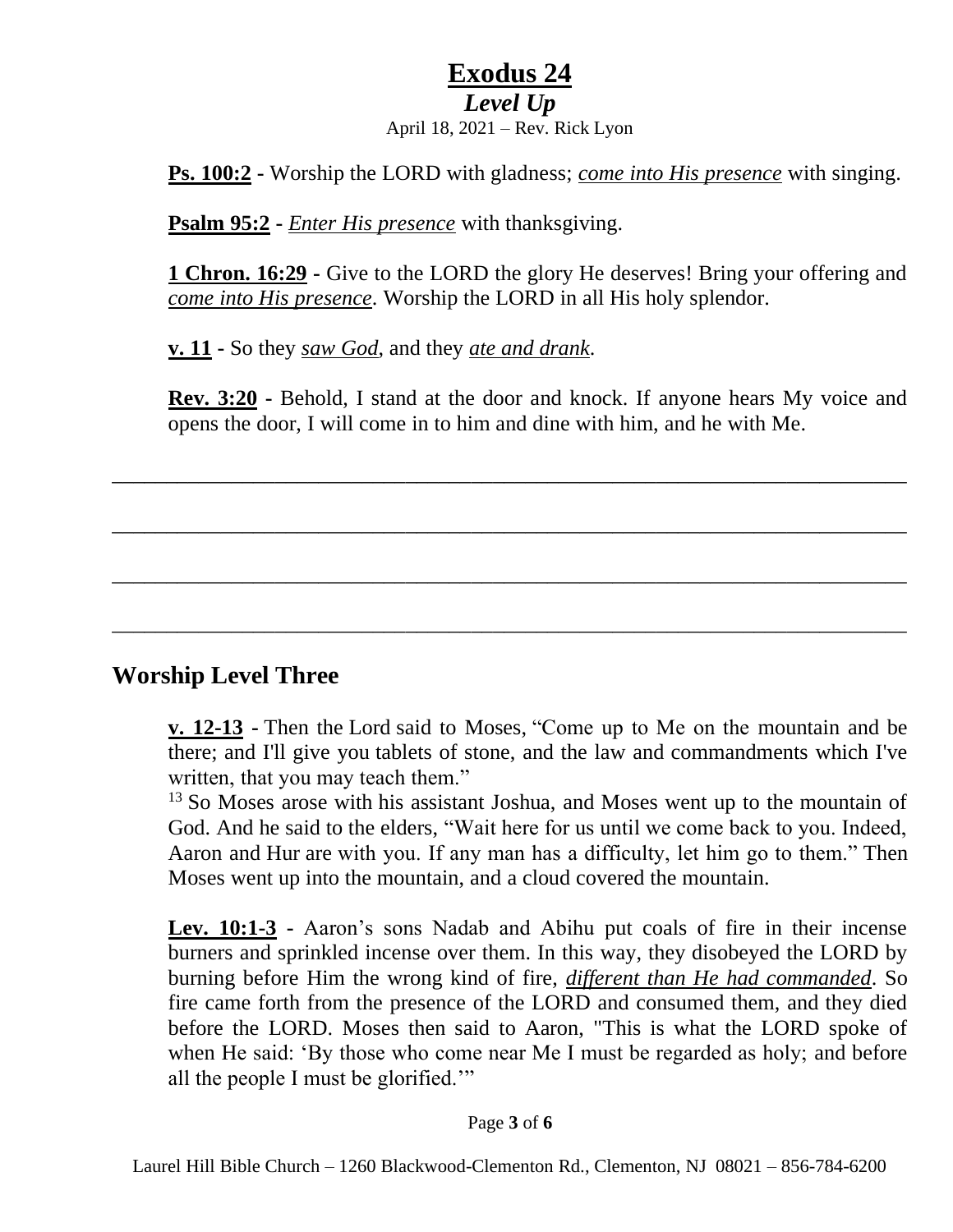*Level Up*

April 18, 2021 – Rev. Rick Lyon

**v. 16-18 -** Now *the glory of the Lord* rested on Mount Sinai, and the cloud covered it six days. And on the seventh day He called to Moses out of the midst of the cloud. <sup>17</sup> The sight of *the glory of the Lord* was like a consuming fire on the top of the mountain in the eyes of the children of Israel. <sup>18</sup> So Moses *went into* the midst of the cloud and went up into the mountain. And Moses was on the mountain forty days and forty nights.

*Then I looked and heard the voice of many angels, numbering thousands upon thousands, and ten thousand times ten thousand. They encircled the throne and the living creatures and the elders. In a loud voice they were saying: "Worthy is the Lamb, who was slain, to receive power and riches and wisdom and strength and honor and glory and praise!" Then I heard every creature in heaven and on earth and under the earth and on the sea, and all that is in them, saying: "To him who sits on the throne and to the Lamb be praise and honor and glory and power, forever and ever!" The four living creatures said, "Amen," and the elders fell down and worshiped.*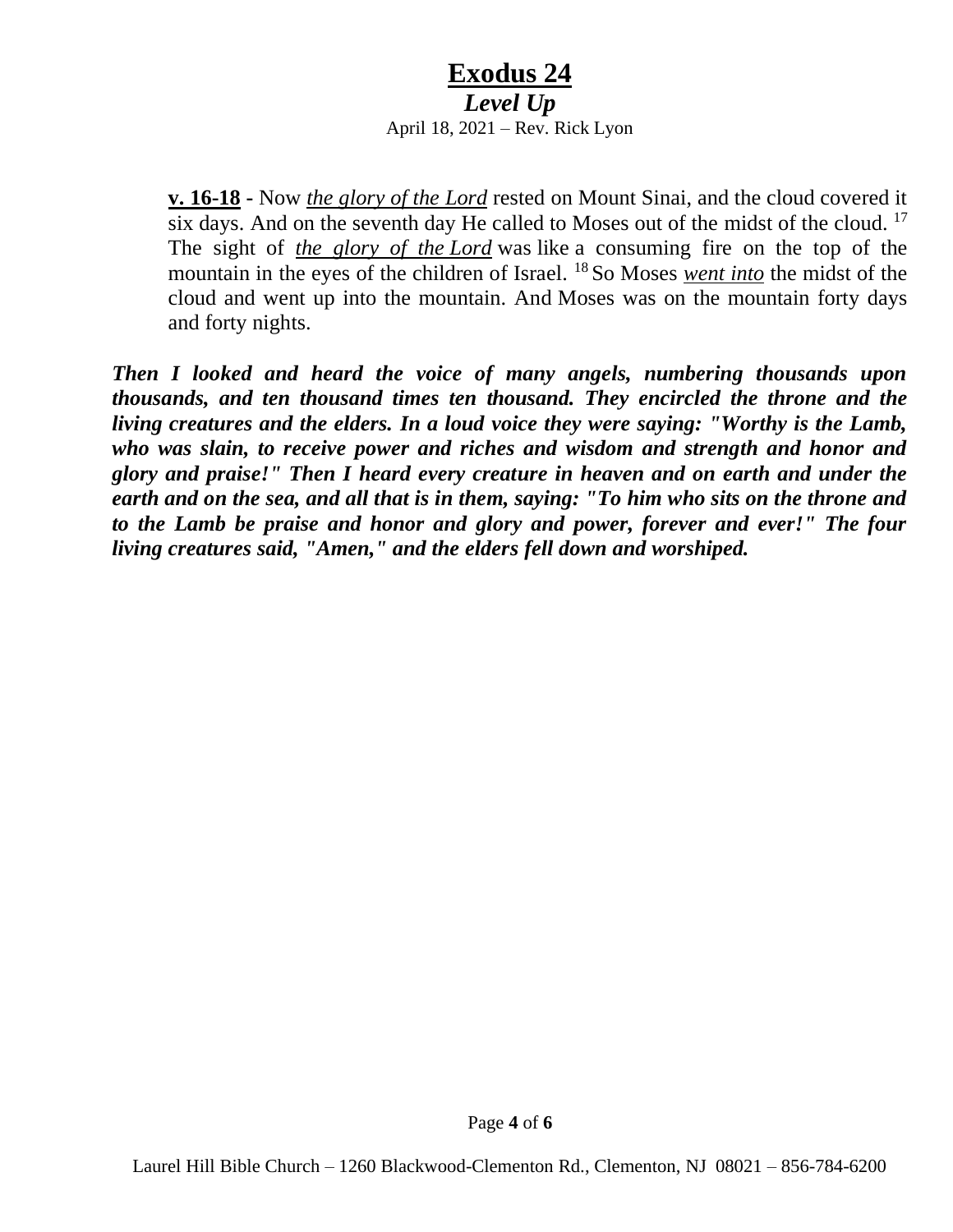*Level Up* April 18, 2021 – Rev. Rick Lyon

**John 4:23 - "The time is coming, and is now here, when true worshipers will worship the Father in spirit and truth, for the Father is seeking such people to worship Him."**

**Three Levels of Worship**

**Worship Level One (Exodus 24:1-8)**

**1. Worship Level One focuses on \_\_\_\_\_\_\_\_\_\_\_\_\_\_\_.**

**2. Worship Level One involves \_\_\_\_\_\_\_\_\_\_\_\_\_\_\_.**

Moses sprinkled half the blood on the altar and the other half on the Book and the people.

*Why did he do that?*

**Hebrews 9:18-20 - Not even the first covenant was put into effect without blood... Moses took the blood of calves and goats... and sprinkled the book and all the people. Then he said, "This blood** *confirms the covenant God has made with you***."** 

**Worship Level Two (Exodus 24:9-11)**